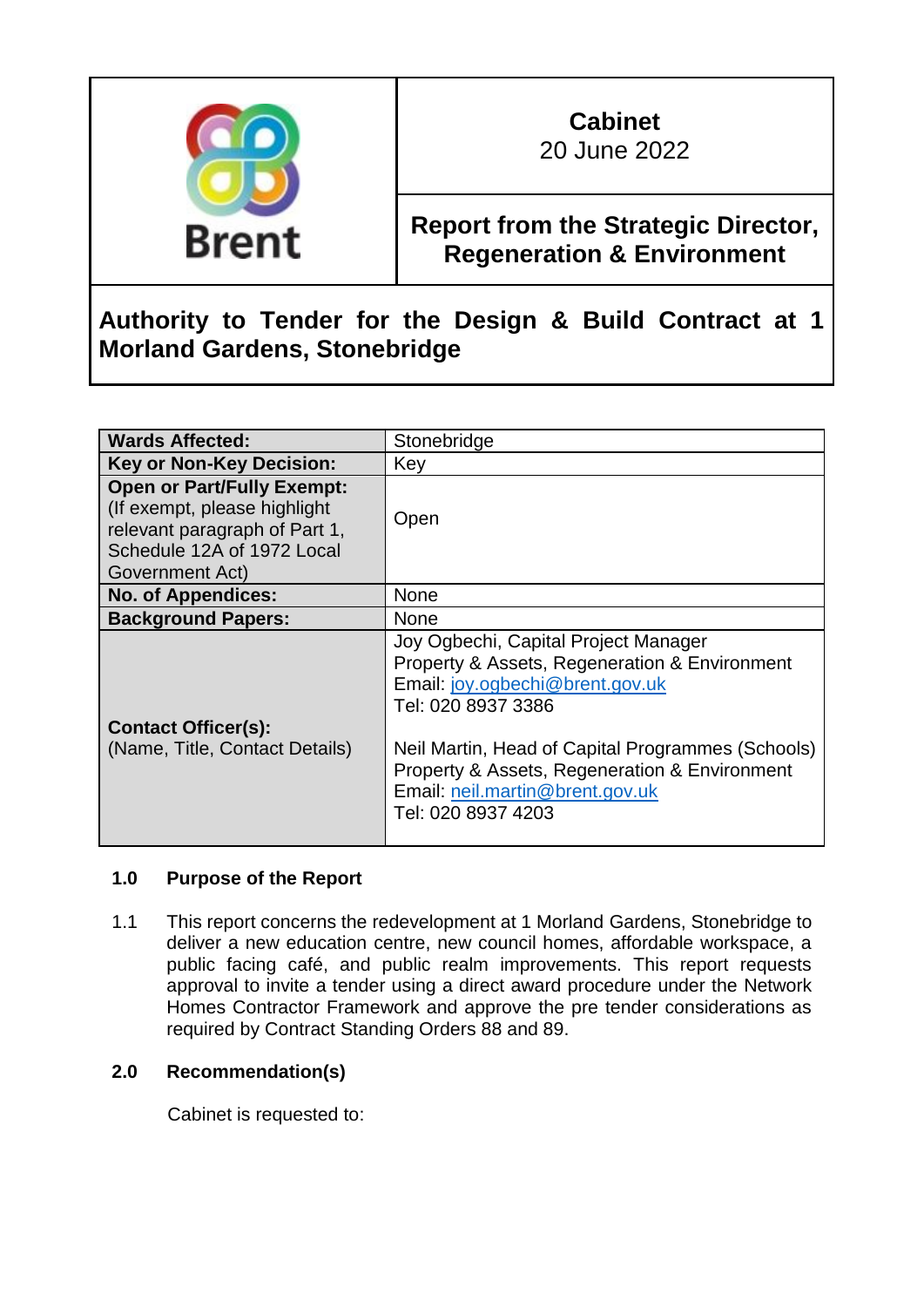- 2.1 Approve the inviting of a tender using a direct award process under the Network Homes Contractor Framework agreement on the basis of the pre-tender considerations set out in paragraph 3.6 of the report.
- 2.2 Delegate authority to award the contract for the Morland Gardens Redevelopment Design and Build Contract following the successful outcome of the tender exercise to the Strategic Director, Regeneration and Environment, in consultation with the Cabinet Member for Finance, Resources & Reform.

#### **3.0 Background**

- 3.1 On 14 January 2020, Cabinet approved a number of recommendations relating to the Morland Gardens redevelopment. Cabinet approved to support the proposal to invest up to £43m to deliver a state of the art adult education centre, 65 new affordable homes, 675 sq. metres of affordable workspace for start-up businesses from the local community and a public facing cafe. This also includes the cost of the 2 year service decant and £6.5m of GLA affordable housing grant.
- 3.2 Since then, the council has developed the design and received planning permission for the scheme in October 2020. A stopping up order has been submitted for the parts of the public highway required for development under s247 of the Town and Country Planning Act 1990.
- 3.3 The council also sought to procure a contractor for the scheme in May 2021 and May 2022 but both tender opportunities were unsuccessful. The first tender opportunity did not elicit any bids. The second tender opportunity elicited three bids and the council recommended the award of the contract as detailed in the Key Officer Decision report of 20 May 2022. This decision was subject to "call in", during which period the Framework under which the contract was awarded, expired and so the council is required to procure a contractor again under a further procurement process. Resources and Public Realm Scrutiny Committee considered the "call in" at its meeting on 9 June 2022 and determined that the Committee did not object to the decision and the decision could therefore be implemented.
- 3.4 The estimated contract value of the procurement is £38m and having reviewed procurement options, Officers recommend the use of a direct award process under the Network Homes Contractor Framework agreement (the "Framework"). A direct award process using the Framework offers an efficient and effective route to appoint an appropriately qualified and experienced contractor to deliver the scheme. Approval was obtained from the Director of Legal, HR, Audit and Investigations on 14 June 2022 that it was legally permissible for the council to participate in the Framework.
- 3.5 The Framework allows the council discretion as to the form of contract to be used, to include contracts published by JCT, ACA and NEC together with such amendment as is considered appropriate. The contract for the redevelopment works at Morland Gardens is proposed to be let using a two-stage Design and Build Contract. The first stage is the 2016 JCT Pre-Construction Services Agreement (PCSA) followed by the construction under the 2016 JCT Design and Build contract. For the first stage, the contractor will work with the council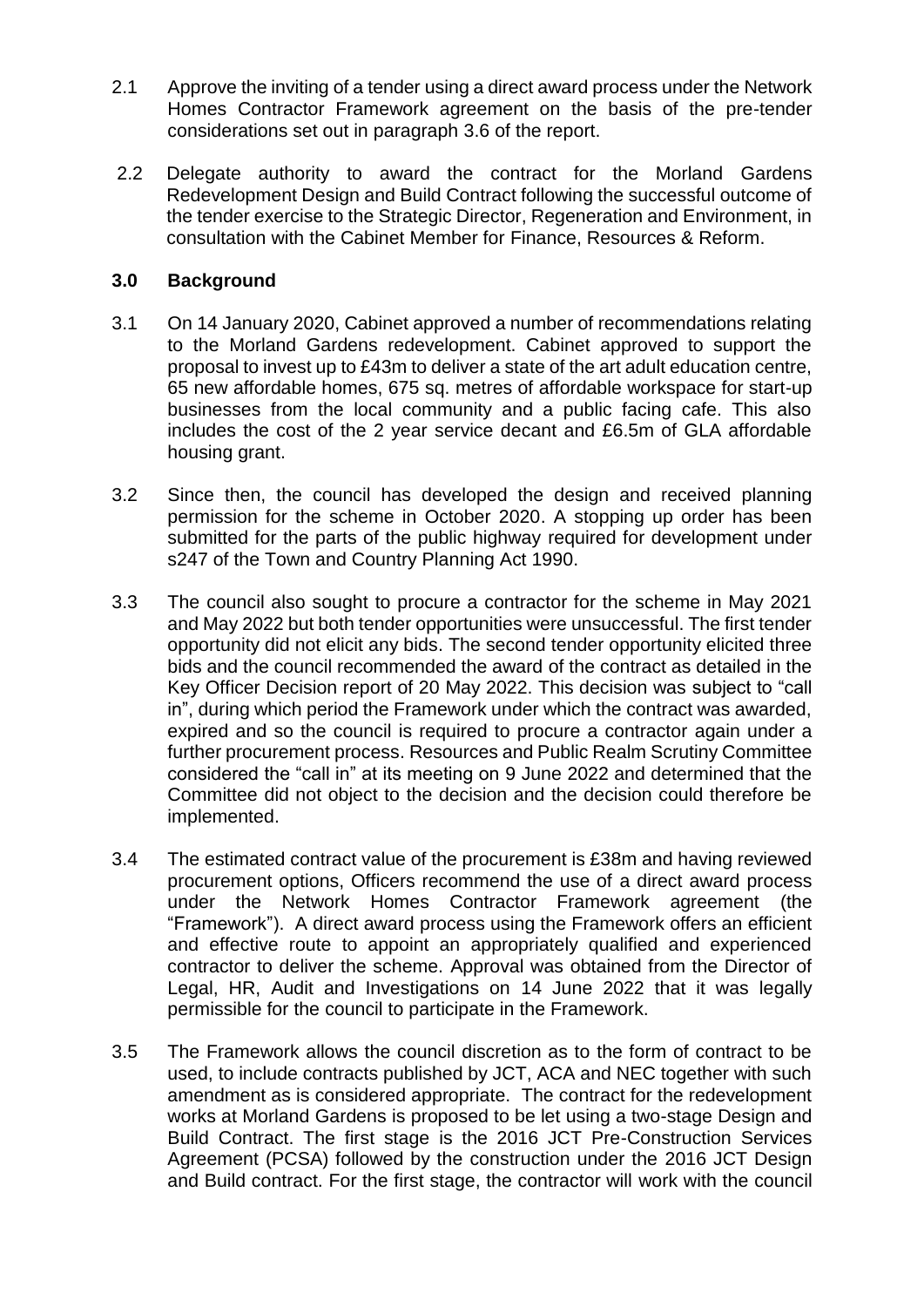to upgrade the scheme design, develop the existing design to RIBA Stage 4, update and finalise the fixed price contract sum and when all legal prerequisites are in place, commence pre-construction demolition. Subject to satisfactory completion of the first stage, the second stage will be triggered by the council by entering into the main construction contract with the contractor.

3.6 In accordance with Contract Standing Orders 88 and 89, pre-tender considerations have been set out below for the approval of Cabinet.

| Ref.  | <b>Requirement</b>                              | <b>Response</b>                                                                                                                                                                                                                                                                                                                                                                                                                             |            |  |
|-------|-------------------------------------------------|---------------------------------------------------------------------------------------------------------------------------------------------------------------------------------------------------------------------------------------------------------------------------------------------------------------------------------------------------------------------------------------------------------------------------------------------|------------|--|
| (i)   | The nature of the<br>works                      | Demolition of the existing building, the design<br>and build of a new adult education centre, 65<br>new council homes, a public facing café, and<br>public realm improvements                                                                                                                                                                                                                                                               |            |  |
| (ii)  | The estimated<br>value.                         | £38,000,000 (thirty eight million pounds)                                                                                                                                                                                                                                                                                                                                                                                                   |            |  |
| (iii) | The contract<br>term.                           | Estimated 2.5 years plus 24 months defects<br>liability period.<br>This is made up of six months for PCSA and a<br>two year build programme                                                                                                                                                                                                                                                                                                 |            |  |
| (iv)  | The tender<br>procedure to be<br>adopted.       | Direct Award from Network Homes Contractor<br>Framework                                                                                                                                                                                                                                                                                                                                                                                     |            |  |
| V)    | The procurement                                 | Indicative dates are:                                                                                                                                                                                                                                                                                                                                                                                                                       |            |  |
|       | timetable.                                      | Invite to tender                                                                                                                                                                                                                                                                                                                                                                                                                            | 27.06.2022 |  |
|       |                                                 | Deadline<br>for return<br>0f<br>tender                                                                                                                                                                                                                                                                                                                                                                                                      | 06.07.2022 |  |
|       | Evaluation of bid.                              | 15.07.2022                                                                                                                                                                                                                                                                                                                                                                                                                                  |            |  |
|       |                                                 | Report recommending<br>Contract award circulated<br>internally for comment                                                                                                                                                                                                                                                                                                                                                                  | 21.07.2022 |  |
|       |                                                 | Contract award decision                                                                                                                                                                                                                                                                                                                                                                                                                     | 22.07.22   |  |
|       | <b>Expiry of Standstill Period</b><br>and award | 03.08.22                                                                                                                                                                                                                                                                                                                                                                                                                                    |            |  |
|       |                                                 | <b>Contract Start Date</b>                                                                                                                                                                                                                                                                                                                                                                                                                  | 04.08.22   |  |
| (vi)  | The evaluation<br>criteria and<br>process.      | A contractor will be selected to tender based on<br>a best value assessment using a combination of<br>the contractor's tender submission for the<br>Framework and its knowledge and experience<br>of, or relationship to, the project site and<br>resources available for the project.<br>A tender will be invited from the contractor<br>considered to demonstrate best value for the<br>project and the panel will evaluate the tender to |            |  |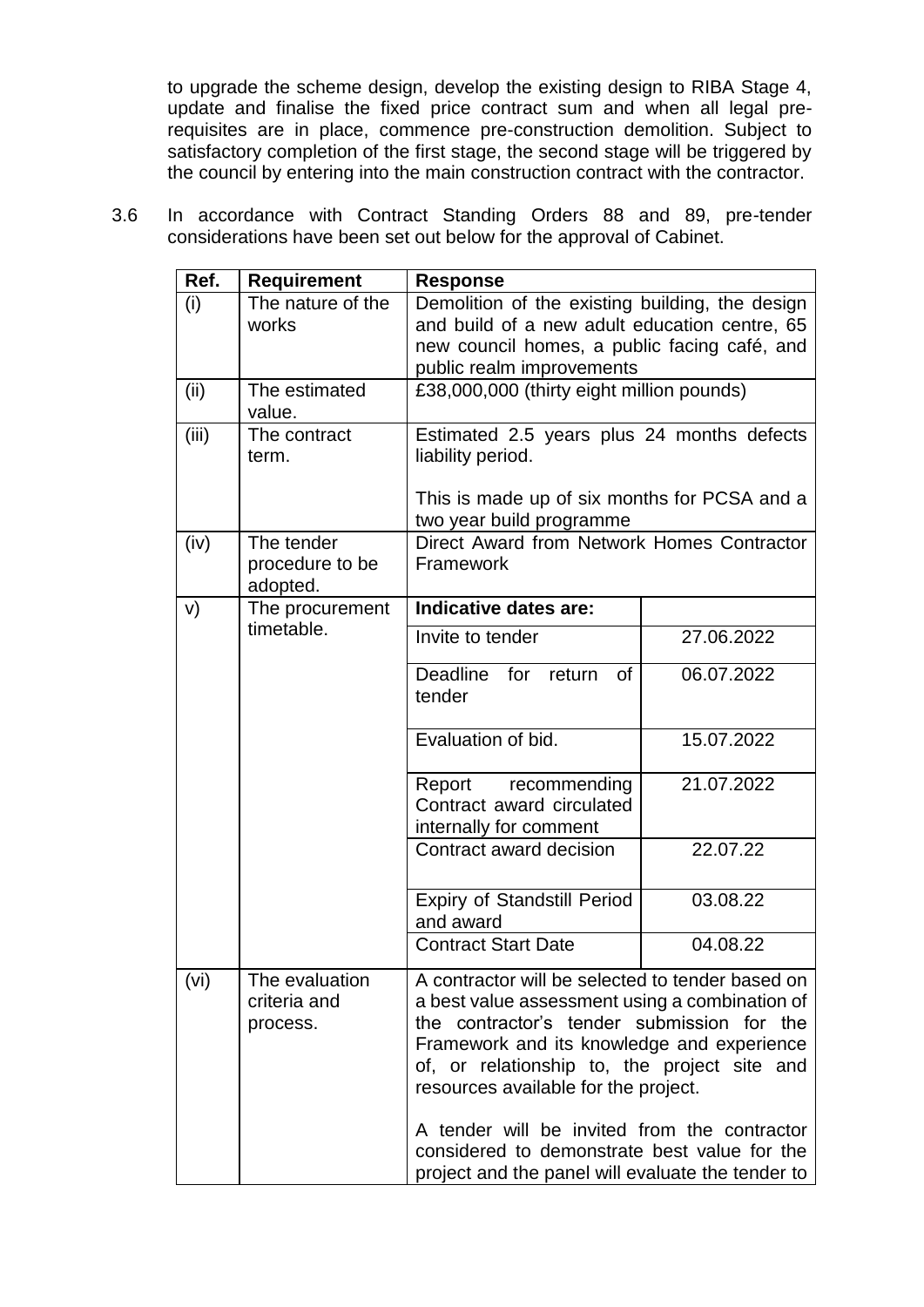| Ref.   | <b>Requirement</b>                                                 | <b>Response</b>                                                                                                                                                                                                                                                                                                                                                         |                          |                             |
|--------|--------------------------------------------------------------------|-------------------------------------------------------------------------------------------------------------------------------------------------------------------------------------------------------------------------------------------------------------------------------------------------------------------------------------------------------------------------|--------------------------|-----------------------------|
|        |                                                                    | establish<br>that<br>it<br>requirements against the following criteria:                                                                                                                                                                                                                                                                                                 | meets<br>the             | council's                   |
|        |                                                                    | <b>Technical / Quality</b>                                                                                                                                                                                                                                                                                                                                              | <b>Area</b><br>weighting | <b>Overall</b><br>weighting |
|        |                                                                    | Q1: Two stage D&B<br>experience                                                                                                                                                                                                                                                                                                                                         | 21%                      |                             |
|        |                                                                    | Q2: Programme                                                                                                                                                                                                                                                                                                                                                           | 15%                      |                             |
|        |                                                                    | Q3: Health & Safety                                                                                                                                                                                                                                                                                                                                                     | 16%                      |                             |
|        |                                                                    | Q4: Pre-construction<br>stage key resources                                                                                                                                                                                                                                                                                                                             | 21%                      | 33%                         |
|        |                                                                    | Q5:<br>Construction<br>stage key resources                                                                                                                                                                                                                                                                                                                              | 15%                      |                             |
|        |                                                                    | Q6: Communication                                                                                                                                                                                                                                                                                                                                                       | 6%                       |                             |
|        |                                                                    | Q7 Sustainability                                                                                                                                                                                                                                                                                                                                                       | 6%                       |                             |
|        |                                                                    | <b>Total</b><br>for<br><b>Quality/Technical</b>                                                                                                                                                                                                                                                                                                                         | 100%                     |                             |
|        |                                                                    | <b>Cost Control</b>                                                                                                                                                                                                                                                                                                                                                     | <b>Area</b><br>weighting | <b>Overall</b><br>weighting |
|        |                                                                    | <b>Cost Control</b>                                                                                                                                                                                                                                                                                                                                                     | 100%                     | 7%                          |
|        |                                                                    | <b>Social Value</b>                                                                                                                                                                                                                                                                                                                                                     | <b>Area</b><br>weighting | <b>Overall</b><br>weighting |
|        |                                                                    | <b>Strong Foundations</b>                                                                                                                                                                                                                                                                                                                                               | 2%                       |                             |
|        |                                                                    | Every Opportunity to<br>Succeed                                                                                                                                                                                                                                                                                                                                         | 2%                       |                             |
|        |                                                                    | A borough where we<br>all feel safe,<br>can<br>secure and happy                                                                                                                                                                                                                                                                                                         | 2%                       | 10%                         |
|        |                                                                    | built<br>future<br>for<br>A<br>everyone,<br>an<br>economy fit for all                                                                                                                                                                                                                                                                                                   | 2%                       |                             |
|        |                                                                    | cleaner,<br>A<br>more<br>considerate Brent                                                                                                                                                                                                                                                                                                                              | 2%                       |                             |
|        |                                                                    | <b>Commercial - Cost</b>                                                                                                                                                                                                                                                                                                                                                | <b>Area</b><br>weighting | <b>Overall</b><br>weighting |
|        |                                                                    | Commercial (Price)                                                                                                                                                                                                                                                                                                                                                      | 100%                     | 50%                         |
|        |                                                                    | <b>Total</b>                                                                                                                                                                                                                                                                                                                                                            |                          | 100%                        |
| (vii)  | Any business<br>risks associated<br>with entering the<br>contract. | The delivery of the contract caused by current<br>economic environment; availability of resources;<br>increased costs to estimated contract value.                                                                                                                                                                                                                      |                          |                             |
| (viii) | The Council's<br>Best Value duties.                                | The council has undertaken a recent tender<br>exercise using a mini competition under a<br>framework. It therefore has current evidence of<br>market pricing for the project and<br>this<br>information can be used to check that pricing<br>to a direct award<br>process is<br>pursuant<br>competitive and this will support the council's<br><b>Best Value duties</b> |                          |                             |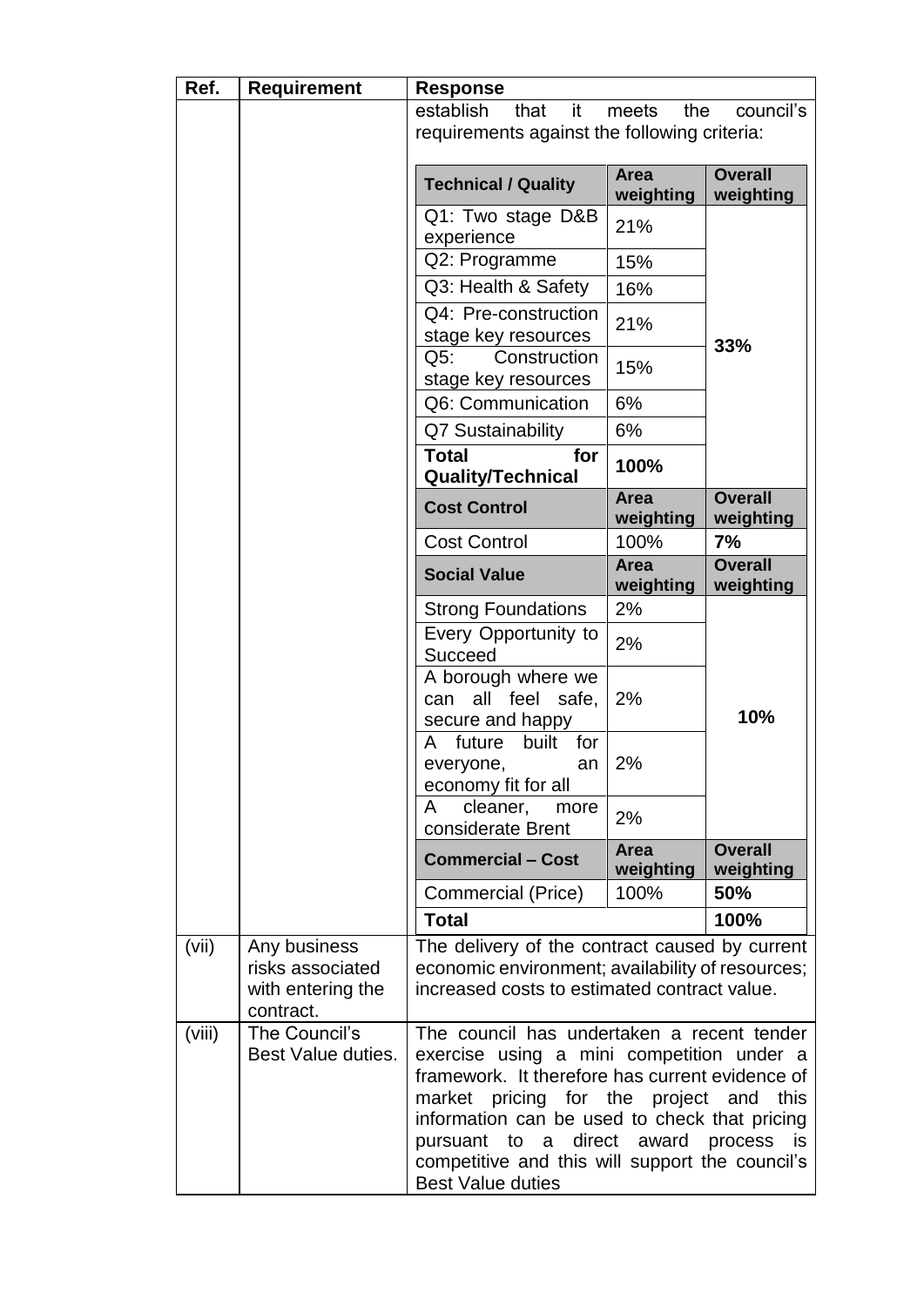| Ref.              | <b>Requirement</b>                                                       | <b>Response</b>                                                                                                                                                                                               |
|-------------------|--------------------------------------------------------------------------|---------------------------------------------------------------------------------------------------------------------------------------------------------------------------------------------------------------|
|                   |                                                                          |                                                                                                                                                                                                               |
| (ix)              | Consideration of<br><b>Public Services</b><br>(Social Value) Act<br>2012 | 10% of the evaluation is included for Social<br>Value - see Section 9 below.                                                                                                                                  |
| (x)               | Any staffing<br>implications,<br>including TUPE<br>and pensions.         | See Section 7 below                                                                                                                                                                                           |
| (x <sub>i</sub> ) | The relevant<br>financial, legal<br>and other<br>considerations.         | See sections below.                                                                                                                                                                                           |
| (xii)             | Sustainability                                                           | Appropriate Sustainability Key Performance<br>Indicators / Outcomes will be included in the<br>contract.                                                                                                      |
| (xiii)            | <b>Key Performance</b><br>Indicators /<br><b>Outcomes</b>                | Appropriate Key Performance<br>Indicators<br>Outcomes will be included in the contract.                                                                                                                       |
| (xiv)             | London Living<br>Wage                                                    | The Contract will require the payment of the<br>London Living Wage.                                                                                                                                           |
| (xv)              | Contract<br>Management                                                   | The council has an appointed Project Manager<br>and Employer's Agent to manage the contractor<br>during the contract. Progress is then reported to<br>the council's Project Manager and authorised<br>person. |

3.7 In order to avoid further delay on this project, Cabinet are requested to approve the delegation of authority to award the contract to the Strategic Director, Regeneration and Environment, in consultation with the Cabinet Members for Regeneration and Planning and Jobs, Economy and Citizen Experience.

#### **4.0 Financial Implications**

- 4.1 The Morland Gardens project budget was approved by Cabinet on 14 January 2020. The total project budget is £43m of which £41.5m was assigned for the redevelopment of the Morland Gardens site and £1.5m for the decant costs for Brent Start.
- 4.2 The pre-tender estimate for the redevelopment works was £39,820,380 and costs received from the tendering exercise completed in May 2022 came within this estimate and project budget.

#### **5.0 Legal Implications**

5.1 The value of the Contract over its lifetime is in excess of the Public Contracts Regulations 2015 (the "PCR 2015") threshold for Works and the award of the Contract is therefore governed by the PCR 2015.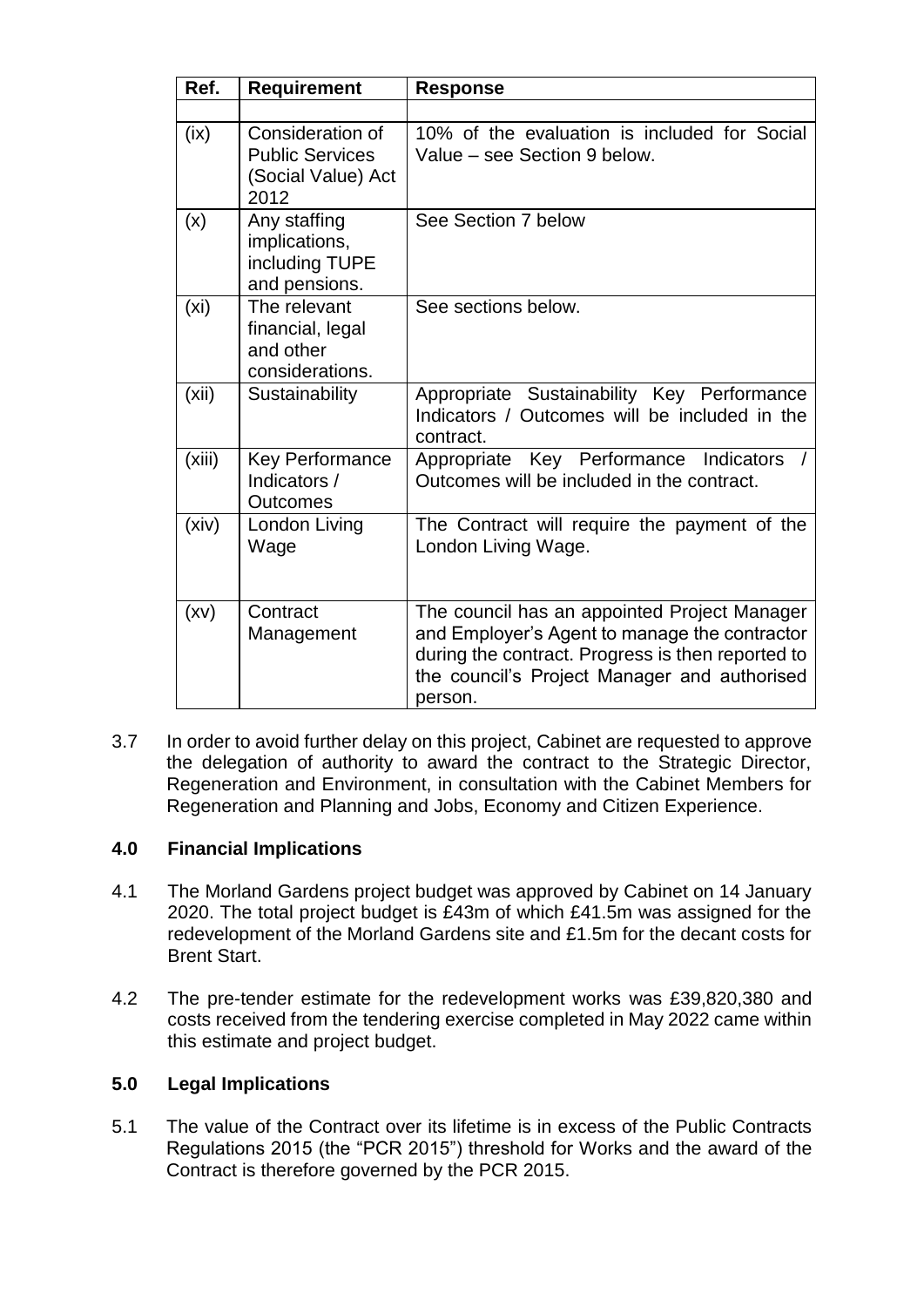- 5.2 The contract is classed as a High Value Contract under the council's Contract Standing Orders (CSO) and Financial Regulations. Officers have determined that it would be most effective to procure the contract by way of a Framework Agreement (Framework) complying with PCR 2015 that has been set up by another authority (paragraph 3.4). As this procurement will proceed as a direct award from a framework agreement set up by another public authority, Contract Standing Orders requires the Director of Legal, HR, Audit and Investigations to confirm that it is legally permissible to participate in the identified Framework; this confirmation was given on 14 June 2022.
- 5.3 Contract Standing Orders 88 and 89 require Cabinet to approve the pre-tender considerations and invite tenders for High Value Contracts.
- 5.4 On completion of the tendering process, Cabinet is requested to delegate authority to award the contract to the Strategic Director, Regeneration and Environment in consultation with the Cabinet Members for Regeneration and Planning and Jobs, Economy and Citizen Experience. Officers will report to the Strategic Director, explaining the process undertaken in procuring the contract and recommending award.
- 5.5 As required by the Framework, the council will follow the rules for tendering under the Framework including the use of call off contracts allowed therein. As indicated in paragraph 3.5, the council has identified the 2016 JCT Preconstruction Services Agreement and the 2016 JCT Design & Build Contract (as a two-stage design and build approach) as suitable contracts allowed under the Framework.

#### **6.0 Equality Implications**

- 6.1 The council must, in the exercise of its functions, have due regard to the need to:
	- (a) eliminate discrimination, harassment and victimisation

(b) advance equality of opportunity between persons who share a relevant protected characteristic and persons who do not share it; and

(c) foster good relations between persons who share a relevant protected characteristic and persons who do not share it,

pursuant to s149 Equality Act 2010. This is known as the Public Sector Equality Duty.

- 6.2 The Public Sector Equality Duty covers the following nine protected characteristics: age, disability, marriage and civil partnership, gender reassignment, pregnancy and maternity, race, religion or belief, sex and sexual orientation.
- 6.3 The purpose of the duty is to enquire into whether a proposed decision disproportionately affects people with a protected characteristic. In other words, the indirect discriminatory effects of a proposed decision. Due regard is the regard that is appropriate in all the circumstances.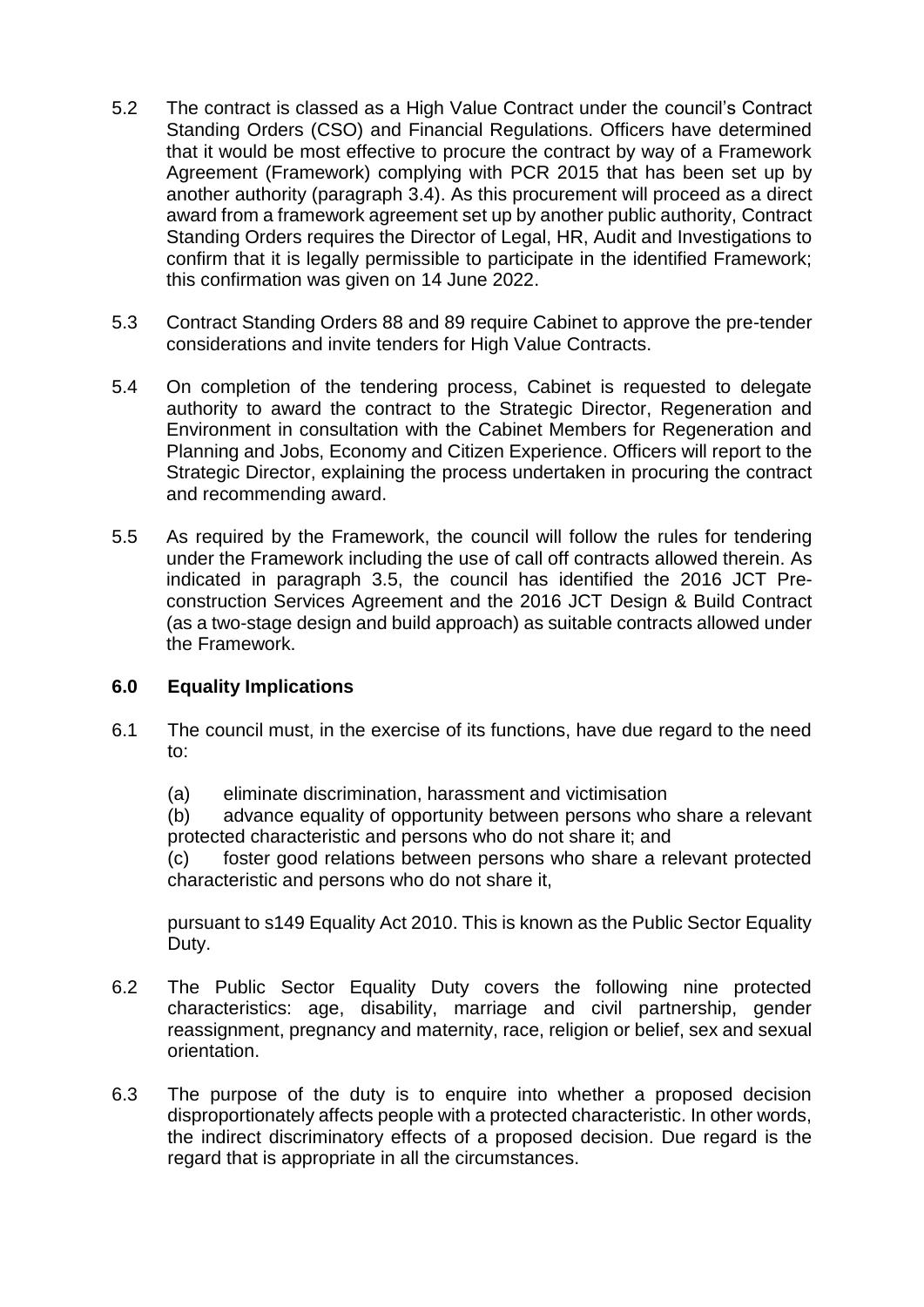6.4 Cabinet is referred to the Equalities Implications described and the appended Equality Impact Assessment from the Morland Gardens Cabinet Report from January 2020. Officers do not consider there is any change in the equalities implications from the time of the January 2020 report.

#### **7.0 Staffing/Accommodation Implications**

7.1 Clear and ongoing communication with staff will be required to ensure they understand the interim arrangements during Brent Start's time at its temporary location of Stonebridge Annexe whilst the delivery of the new building takes place. For example, staff will need to adjust their travel to work plans.

#### **8.0 Consultation with Ward Members and Stakeholders**

- 8.1 The Cabinet Members for Finance, Resources & Reform and Jobs, Economy and Citizen Experience have been consulted as part of the drafting of this report. They have also been kept up to date with progress on the project.
- 8.2 Ward Members have also been kept up to date on the project progress and will continue to be as the project progresses through the contract stages.

#### **9.0 Public Services (Social Value) Act 2012**

- 9.1 The council is under duty pursuant to the Public Services (Social Value) Act 2012 ("the Social Value Act") to consider how services being procured might improve the economic, social and environmental well-being of its area; how, in conducting the procurement process, the council might act with a view to securing that improvement; and whether the council should undertake consultation. This duty does not strictly apply to the proposed contract as it is not a services contract. Nevertheless, Officers have had regard to considerations contained in the Social Value Act in relation to the procurement.
- 9.2 Ten percent of the overall evaluation criteria is allocated to Social Value and will be in line with the council's Social Value and Ethical Procurement Policy approved by Cabinet in April 2020. It is envisaged that the successful contractor should be able to offer local employment, apprenticeships and work experience to residents in Brent. It would be expected that the successful contractor would offer other community benefits to the residents in Brent. Bidders are required to identify a monetary value (or cash value) for each element of the Social Value that they offer. The monetary value should be 10% of the contract value. If suppliers do not deliver on the social value commitments, the council will look at claiming back the monetary value.

#### **Related Documents:**

- Morland Gardens Cabinet Report 14 January 2020
- Authority to tender Cabinet report 12 January 2021
- Authority to award Key Officer Decision 16 May 2022
- $\bullet$